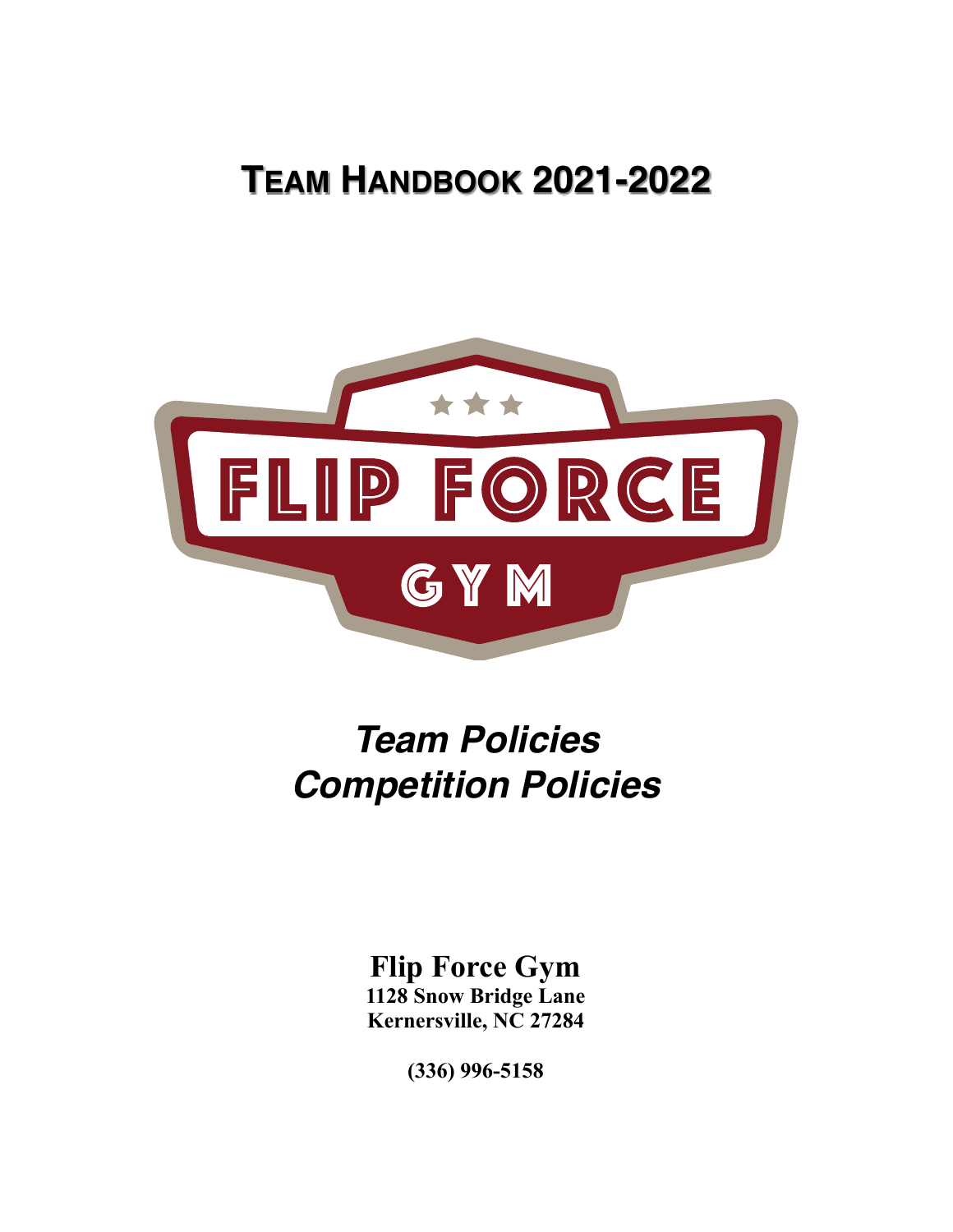**Coaching Staff for USAG Girls Gymnastics Team: Coach Elena: [Lenusyak@gmail.com](mailto:Lenusyak@gmail.com) Coach Alexei: [kiryukcha@gmail.com](mailto:kiryukcha@gmail.com) Coach Victoriia: [aksenova.boyenger@gmail.com](mailto:aksenova.boyenger@gmail.com)**

### **Coaching Staff for AAU Girls Gymnastics Team:**

**Orna Fisher: [ncfishers@gmail.com](mailto:ncfishers@gmail.com) Leah Fisher Kyla Fisher**

#### **Coaching Staff for Power Tumbling & Trampoline Team: Coach Makayla**

**Coaching Staff for Boys Gymnastics Team: Coach Art: [mus\\_aev@icloud.com](mailto:mus_aev@icloud.com)**

**Office E-mail: [flipforcegym@gmail.com](mailto:flipforcegymanstics@gmail.com)** 

**Please request to join our team facebook group: FFG team parents**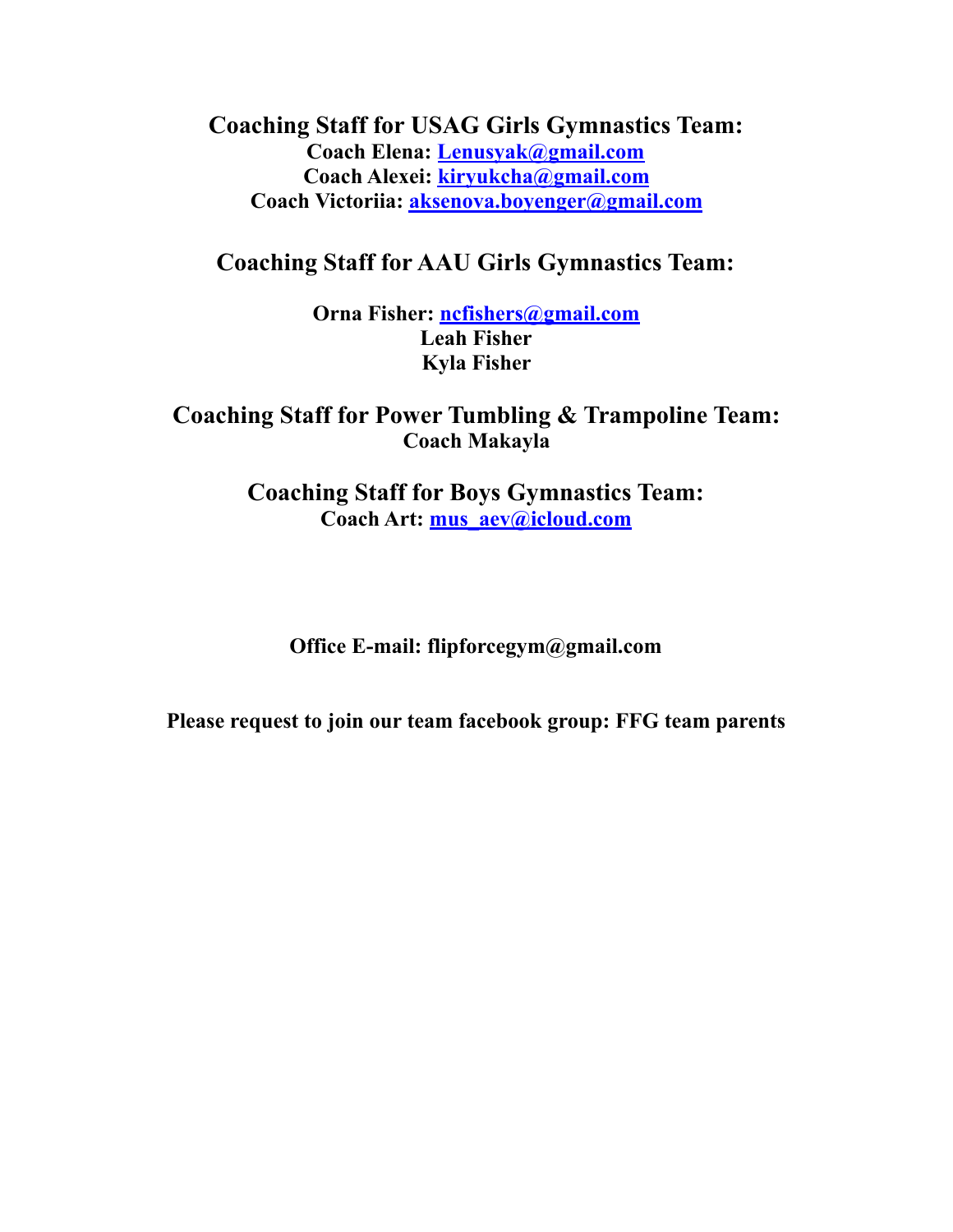## **Team Policies 2021-2022**

- **Practices are MANDATORY for all athletes. Team Members need to maintain good attendance during their off season and competitive season. Athletes are required to attend all practices the week of a competition. Your child's progression and success depends on their attendance.**
- **If your athlete needs to miss practice for any reason please inform coaches. There are no makeups offered for missed team practices.**
- **Athletes need to be at practice on time and ready to go. Warm-up, stretch, and conditioning are very important parts of practice.**
- **Athletes are required to give their full attention during practice for safety. If they can not follow this, they will be asked to sit out.**
- **Athletes are not allowed on the floor without a coach.**
- **Any privates held by a coach that is not your athlete's coach should be approved by your athlete's coaches. This is to ensure that they are working on and practicing the correct technique that we require during regular practices.**
- **Private lesson fees are up to each individual team coach.**
- **Dress Code: Up to each team head coach to decide what to wear. AAU girls gymnastics & USAG girls gymnastics team are allowed to wear leotards & spandex shorts. T&T Team are allowed to wear fitted clothes during practice.**
- **Athletes are responsible for bringing all personal belongings including their grips, tape, braces, water bottle, extra hair ties, etc.**
- **There will be no cell phone usage inside the gym area unless there is an emergency situation or special permission is given. When athletes are icing or rehabbing, cell phones will not be allowed. If gymnasts need to contact their parents, they should ask for permission from their coaches first.**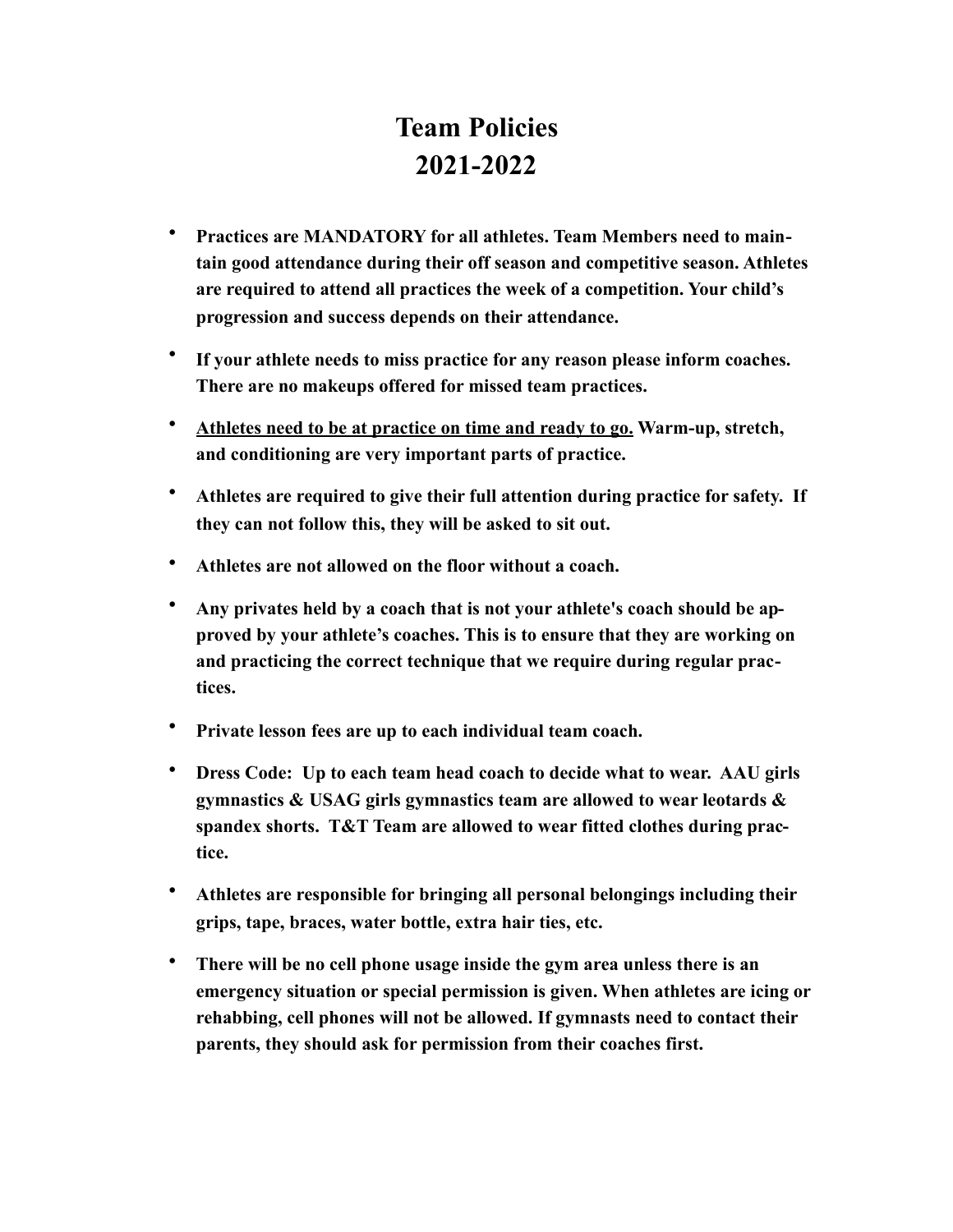- **Let your coach know if your child has any medical/health condition that may interfere with their quality of practice.**
- **If your child is injured, please have them see an orthopedic specialist as opposed to a family doctor.**
- **Disrespect will not be tolerated by any member of Flip Force Gym. All athletes will treat coaches, other staff members, judges, and parents, as well as each other with the upmost respect. Parents and guardians also need to show respect to coaches, staff members, athletes and other parents. Inappropriate language, bullying, talking back, and arguing will not be tolerated by anyone.**
- **Please respect coaches personal life and do not contact them outside of normal hours. Do not ask your child's coach questions while they are coaching/ working.**
- **Absolutely no sideline coaching from parents at meets or practice.**
- **Each team coach is allowed one week of vacation in the winter and one week in the summer. Practice may be modified or cancelled all together during this week.**

**Please note that any behavior that jeopardizes the safety or well-being of an athlete will not be tolerated.** 

### **Competition Policies 2021-2022**

- ! **It is up to each individual coach to decide which meets are mandatory. Exceptions to this policy would include: a sudden illness/injury or death in the family. A letter from your doctor must be provided in order to receive a refund from the host club; depending on their policy. You will still be responsible for coaches fees.**
- ! **Leading up to competition, athletes are required to practice their skills/routines up to the coaches' standards. If the skill/routine is not performed consistently the gymnast will scratch that event at the competition. If it is not being done during practice, it will not be done at meets. This is for the safety of the gymnast.**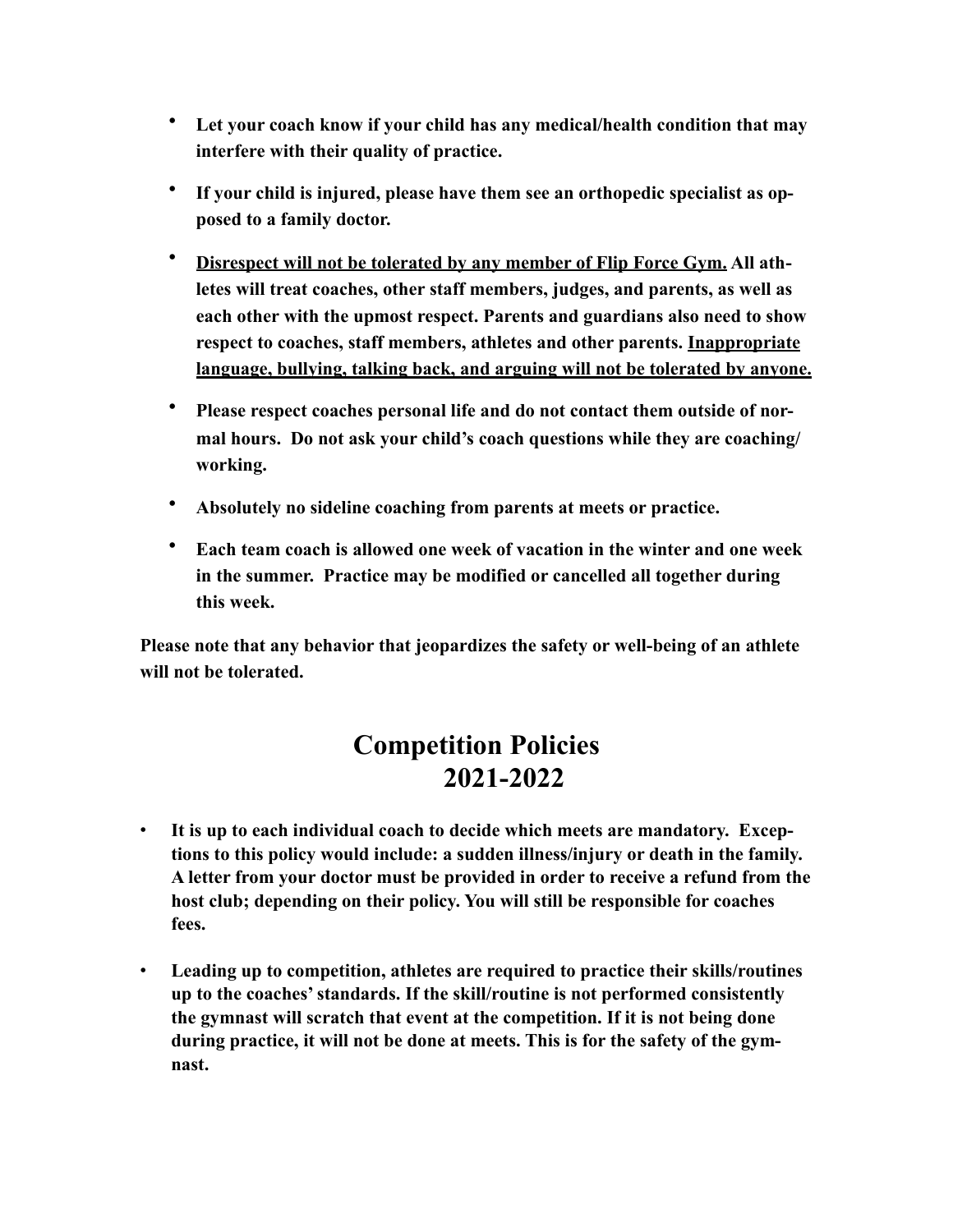- ! **It is up to each individual coach to decide when an athlete may move up to the next level. Each team has their own standard for moving up to the next level.**
- ! **Athletes are responsible for transporting their own belongings including all necessary equipment such as grips, wrist bands, tape, etc.**
- ! **To ensure safety and a focused atmosphere, athletes should remain on the competition floor. Athletes are required to stay with their coach at all times, unless told otherwise.**
- ! **Parents must stay out of the warm-up and competition areas. Seating will be provided for family and friends at each event. It is important that the coaching staff has the athletes' undivided attention. During GGI it is imperative that even if you are working during your athlete's session and on the gym floor, that you are not distracting the athletes.**
- ! **Athletes should stay at the event until the conclusion of the competition and awards. This shows wonderful team sportsmanship.**
- ! **Nail polish on fingernails or toenails are not permitted during competition. Only AAU & USAG Girls are allowed one pair of small stud earrings and there is to be no other jewelry/bands worn. Remember, if a Judge sees these things, there could be a deduction in the gymnast's score.**
- ! **Uniform: Up to each individual team coach to decide.**
- ! **Hair must be pulled up so it does not touch the floor or equipment.**
- ! **Coaches have the option to cancel practice on Monday after a meet weekend.**
- ! **Athletes and Parents are representing Flip Force Gym at all times. As members of the Flip Force Gym Team it is imperative that everyone has the highest level of sportsmanship and good character towards all athletes, coaches, parents, and judges.**

**\*Failure to follow team or competition policies will result in being asked to leave our team program.**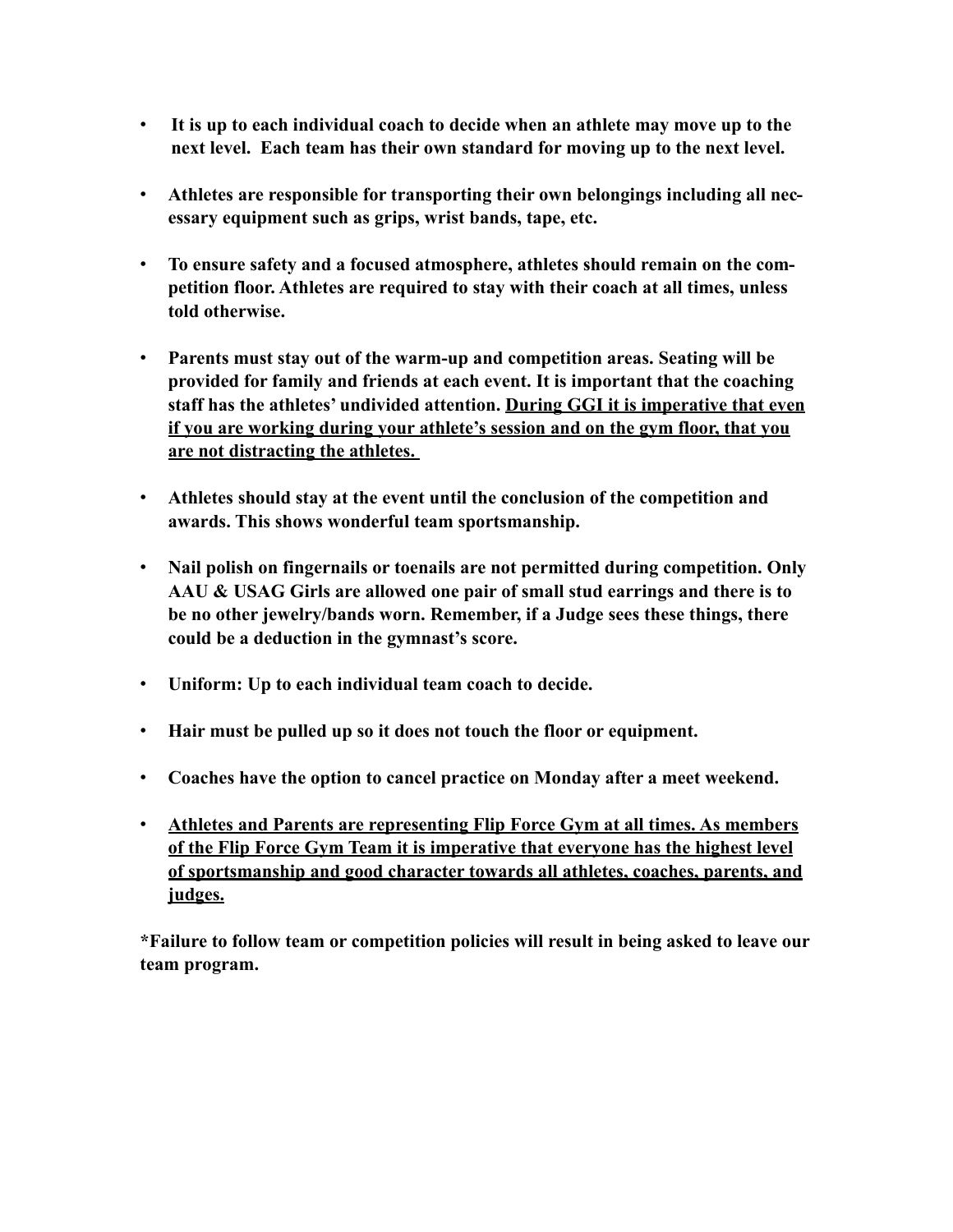### **Payment Policies 2021-2022**

- **• All team parents must create a team account with the following link: <https://app3.jackrabbitclass.com/regv2.asp?id=541979>**
- **• This account is for team purposes only and is handled separately from Flip Force Gym, LLC. The sole purpose of this account is to collect fees owed for meets, uniforms, coaches fees, etc. We, Flip Force Gym, have the right to update any policies at any time.**
- **• An athlete's team account and Flip Force Gym tuition account must be current in order to be registered for any upcoming meets.**
- **• Uniforms will not be ordered without prepayment by the deadline.**
- **• Your child will not be registered for a meet without the meet fee paid by the deadline.**
- **• Your child will not be allowed to compete without the coaches fee paid by the deadline.**
- **• Meet refunds due to illness, injury, etc. are not guaranteed as each meet has different refund policies.**
- **• All Athletes must be registered with either USA Gymnastics or AAU and pay the required state head tax.**
- **• Any returned check will result in a \$35 fee on your account.**
- **• Payments made after normal banking hours on the day of a deadline will not be counted as on time. Sufficient time is needed in order to deposit any payments made.**
- **• You may logon to the team parent portal to see fees and payments with this link (only after you have completed the registration link above): <https://app.jackrabbitclass.com/jr3.0/ParentPortal/Login?orgID=541979>**
- **• Accepted forms of payment are cash, check, or Zelle.** 
	- **• To pay by cash or check: Please place your payment inside the team payment box outside of the office.**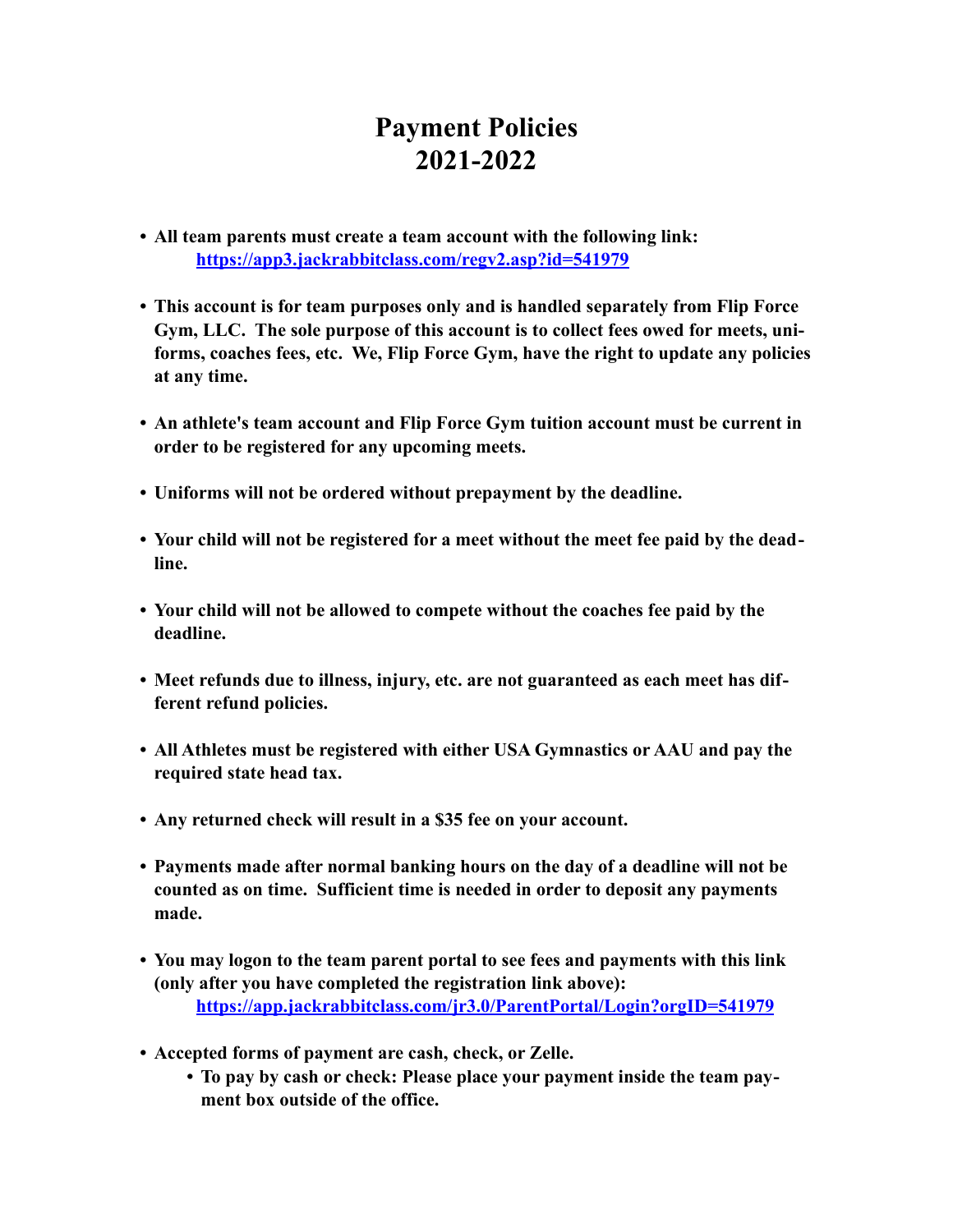- **• To pay by Zelle: Send payment to [flipforcegym@gmail.com](mailto:flipforcegym@gmail.com)**
- **• You will receive a receipt via email once the payment has been applied to your account.**
- **• There will be a \$10 late fee for EVERY fee not paid by the due date.**
- **• We STRONGLY ENCOURAGE parents to start making payments ahead of time so you always have a credit on your account to cover any upcoming fees due.**
- **• You will receive a statement via email any time a fee is added or adjusted on your account.**
- **• We have to account for transaction fees when we register for meets. Therefore, it is possible that you will receive a small credit back on your account after we register athletes for meets.**
- **• Once the coaches fee is established, you are responsible for payment regardless of injury, illness, attendance, etc.**
- **• You are always credited back any monies not used!**
- **• FFG Office staff give numerous reminders via statements, emails, phone calls, and the team parent facebook group. Ultimately, it is the parent's responsibility to make payments on time for your child to attend their competition.**
- **• Please be kind to FFG Office Staff as they are providing courteous reminders. We want all athletes to compete and succeed!**
- **• Any account questions, please contact the office by email.**